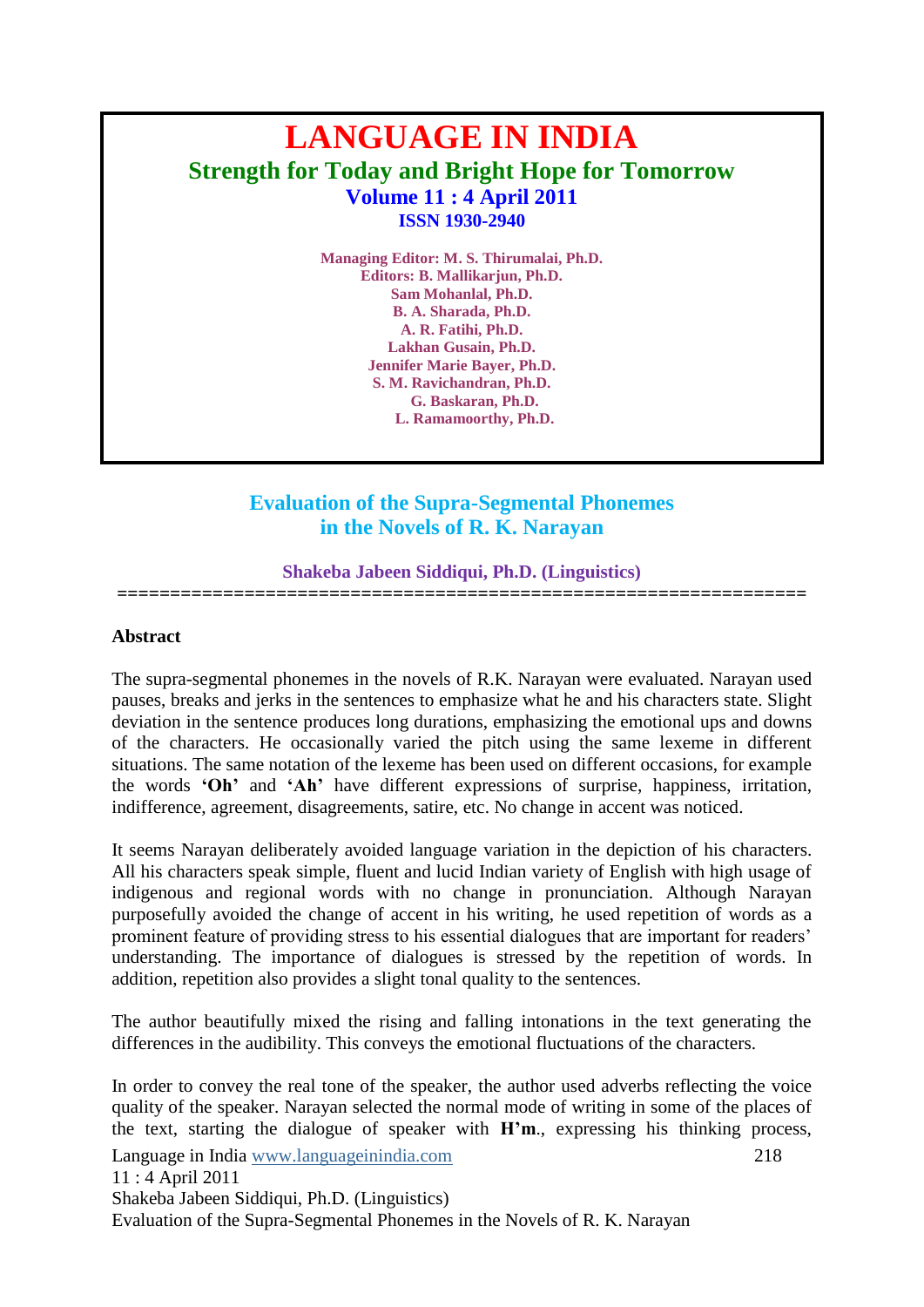agreement or even disagreement. Similarly, he used many such non-lexemic items, such as, **Ha! Ha! Ha!, Ah!, Oh, O, Aha, Alas,** etc. to express the ups and downs in the emotions of the speaker. He also used rhyming words, to convey the patterns of sound, making the background in accordance with the situation.

To express hatred, anger, humiliation, criticism, frustration, irritation and emotional conflicts, Narayan adopted phonological deviation as a tool. He created jerks in the sentences with high usage of dash signs ", ALL CAPS, **Bold**, *Italics* as tools, overlapping of pronouns and half/ incomplete words. This deliberate deviation produced a significant effect in the minds of readers.

**Keywords**: Supra-segmental phoneme, R.K. Narayan, Accent, Pitch, duration, stress.

## **Introduction**

R.K. Narayan's art as a novelist was largely limited to story-telling, for the story is the distinguishing characteristic of his fiction. As a genial story-teller Narayan held his listeners simply spell-bound. The story really matters in all his writings. In his novels and shortstories, Narayan wrote a story of the middle or the lower middle class people, neither too well off nor too poor in the South Indian towns, which constitute his familiar fictional locale popularly known as Malgudi. An imaginary but loveable town, which exists nowhere in the map of India but it is considered to be the microcosm of India. There is a certain indefinable relationship between Malgudi and its people. The people make the town of Malgudi the way they like it, and the town, in turn, affects the traditional and modern society of South India.

R.K. Narayan"s novels have attracted the attention and interest of many researchers. Trivedi and Soni (1973) discussed the problematic genre classification of Narayan"s book *Dateless Diary*. Walsh(1979, 1982) reviewed Narayan"s work chronologically focusing on Narayan's growing maturity and his embodiment of the spirit of Hinduism reflected in the tension between the one and the many. Woodcock (1985) compared R.K. Narayan and V.S. Naipaul and opposed Naipaul's view of Narayan's fiction as "essentially aimless and produced by profound doubt about the purpose and value of fiction." Young (1981) disagreed with Naipaul"s dismissal of Narayan"s "quietism" and argued that Narayan"s work has a positive "transforming power". Ali (1986) examined Narayan"s style of using English in *The Guide*, focusing on the combination of ironic comment and comic manner.

Although there are many studies of Narayan"s fiction and short stories, the effect of sound (phonetics) in his novels is largely ignored. The present study is to investigate the effects of phonetics in the novels of R.K. Narayan with a special emphasis on the evaluation of the supra-segmental phonemes.

## **Supra-Segmental Phonemes Evaluation**

Language in India www.languageinindia.com 219 11 : 4 April 2011 Shakeba Jabeen Siddiqui, Ph.D. (Linguistics) Evaluation of the Supra-Segmental Phonemes in the Novels of R. K. Narayan Sounds undergo many changes. Many contrasts in language are developed in the phonological processes. These take place at a higher level, a level that will involve sequences or strings of sounds, or even of words and phrases. This is the domain of *supra-segmental phonology.* Stress, rhythm, and intonation are phonological realities that manifest themselves at the supra-segmental level, spreading over segmental phonemes and parts of words and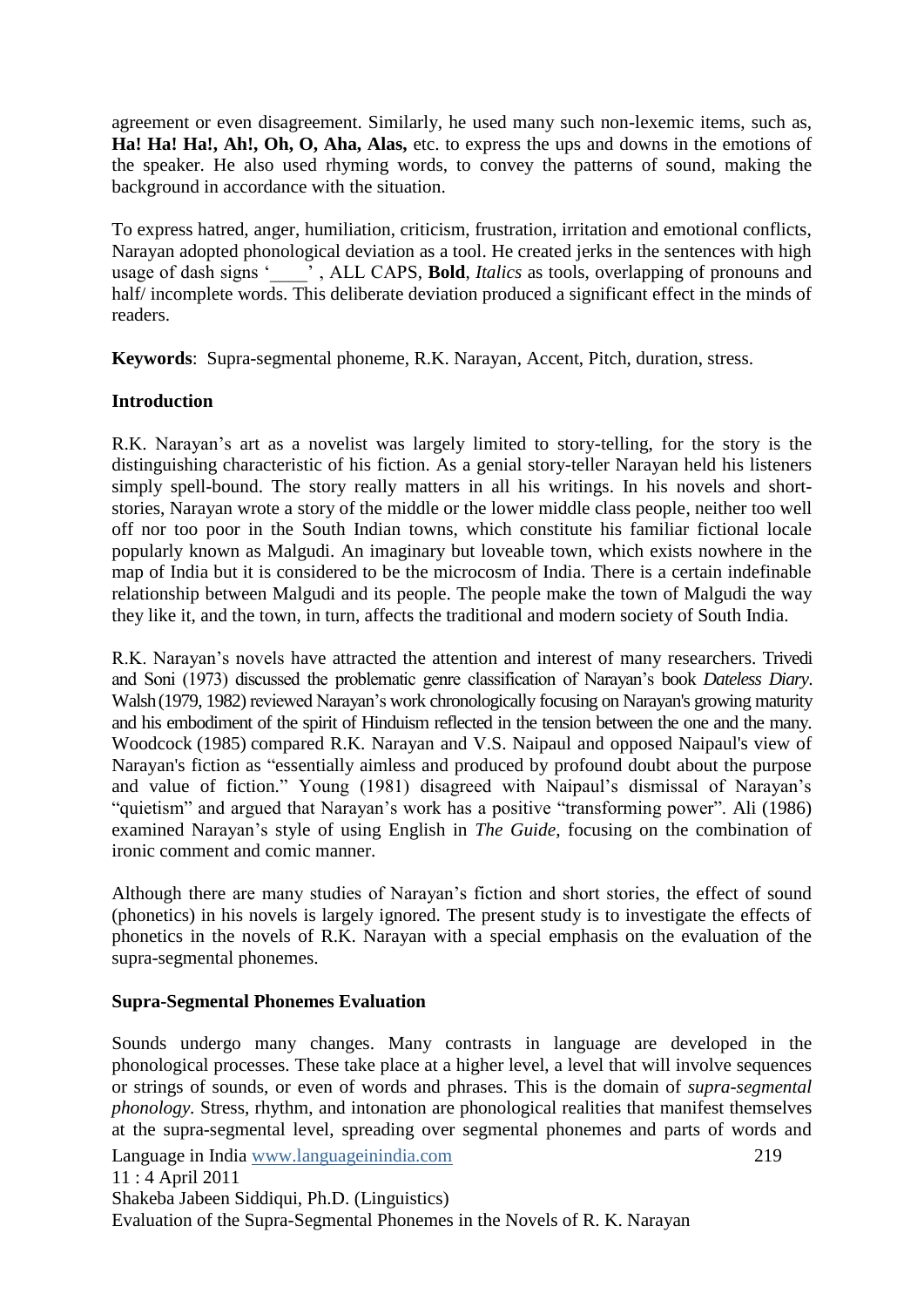throughout the sentence. Stress and intonation contours can even have phonemic (contrastive) value since only difference in stress placement establishes the distinction between **en**voy (the noun) and en**voy** (the verb). The same word, phrase or sentence pronounced with different intonational contours could express surprise, satisfaction, and matter-of-factness.

R. K. Narayan exploits these features in his own characteristic way developing his own tools. The way he handled these in his novels clearly demonstrate that a mere use of native English intonations and supra-segmental features would not do because his characters are almost always Indian, who may have learned English as a foreign or a second language, with no real mastery over the supra-segmental features employed by the native speakers of English.

The supra-segmental level includes duration, pitch, accent, stress through repetitive words, rising and falling intonation through dialogues and selection of sounds in Narayan"s works.

#### **Evaluation of Duration in Narayan's Novels**

Narayan focused on the delivery of dialogues through the gaps and pauses in the speech or talk of the speaker. This durational pause can explain the inner feelings and emotions of the speaker and the style of delivery of dialogues in conversation with the characters in the novels. Example:

"I suppose….H"m". Nothing further was said (Narayan, 2000). Narayan, R.K. (2000). The Magic of Malgudi. *The Bachelor of Arts*. Page 163. The pause denotes the prolonged thinking leading to a speechless condition of the speaker.

"I have given her every comfort at home, provided her with all the jewellery and clothes a girl needs but<sup>1A</sup>…." . (He paused slightly).

"You son of  $a^{1B}$  ...".

"How far is  ${}^{1}C$ .....?" The pause indicates a name, which Narayan didn't want to tell the readers.

"A box of jewellery left in safe custody at the Bank<sup>1D</sup> of .....". The pause indicates a name of the bank, which Narayan didn"t want to reveal.

"I have, of course, enough stock with me, but if I run out<sup>1E</sup>....". Here, the pause reflects the confusion in the mind of speaker.

'I didn't beat the shop man. The man who beat him was <sup>IF</sup>...". He gave a number of local names. Here, Narayan used pause to mention numerous names, which he didn"t want to reveal to the readers.

She started crying, 'After all.... After all<sup>1G</sup>..... Is this right what I am doing'. The pauses indicate the hidden guilt, which is troubling Rosie, as she wants to re-confirm that whatever she is doing is right.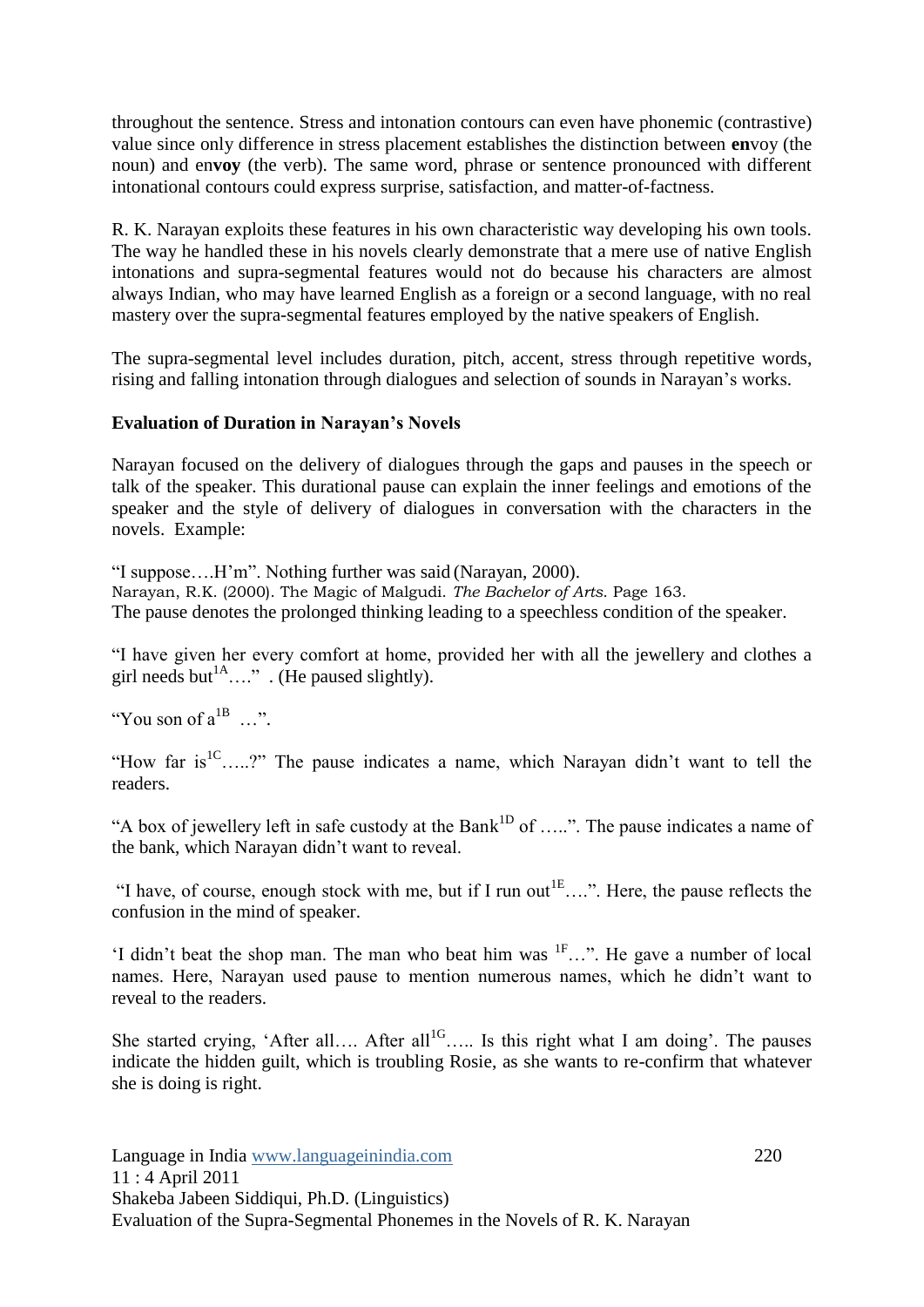"and when the tempo is varied $1H$ ..." (This was something, which Gafur could safely overhear).

She stopped now and then explain: '*Nari* means girl - and *mani* is a jewel<sup>11</sup>...". (Narayan, R.K. (1958). *The Guide*, , Methuen, London. <sup>A</sup> Page 15, <sup>B</sup> Page 24, <sup>1C</sup> Page 55, <sup>1D</sup> Page 42, <sup>1E</sup> Page 60,  $^{1F}$  Page 124,  $^{1G}$  Page 120,  $^{1H}$  Page 124,  $^{1I}$  Page 125).

"I'm, I'm….. a teacher in a school<sup>1A</sup>".

"Someone is coming to stay with us, and he wants ${}^{1B}$  .....".

"Do you know how many people<sup>1C</sup>......".

"He is not a tenant, but a ........ friend<sup>1D</sup>".

"Why could you not have straight away gone through the usual formality, that is  ${}^{1E}$ …..".

"I thought since  $\dots$  since you have  $\dots$  you might adjust your accounts<sup>1F,  $\dots$ </sup>

"What about  $1^{\text{G}}$  ........?"

"Babu said there was, was.......... Some giant here  ${}^{1H}$ ……"

"All sorts of low-class women are wandering around this press nowadays  $11$ ........". "What about $1$ <sup>1J</sup>…….?"

(Narayan, R.K. (1962). *The Man-eater of Malgudi*. Heinemann, London. <sup>A</sup> Page 19, <sup>B</sup> Page 75, <sup>1C</sup> Page 77, <sup>1D</sup> Page 78, <sup>1E</sup> Page 79, <sup>1F</sup> Page 87, <sup>1G</sup> Page 100, <sup>1H</sup> Page 104, <sup>1I</sup> Page 105, <sup>1J</sup> Page 101.)

#### **Evaluation of Pitch in Narayan's Novels**

Pitch is one of the three major auditory attributes of sounds along with loudness and timbre, and it represents the perceived fundamental frequency of a sound. While the actual fundamental frequency can be precisely determined through physical measurement, the actual fundamental frequency may differ from the perceived pitch because of overtones, also known as partials, harmonic or otherwise, in the sound. The human auditory perception system may also have trouble distinguishing frequency differences between notes under certain circumstances. According to American National Standards Institute (ANSI) acoustical terminology, it is the auditory attribute of sound according to which sounds can be ordered on a scale from low to high.

The pitch in the dialogues from Narayan's novels can be understood with the help of the usage of 'Oh' by the author to convey different moods of the speaker. In sentence 1, Oh is used to convey the happy mood of the speaker, while in sentences  $2 \& 3$  Oh represents a tinge of disagreement by the speaker. In sentence 4, Oh represents apologetic behavior of the speaker with a stress on the word "**no**". In sentence 5, "Oh" represents the mood of admiration of the speaker.

Language in India www.languageinindia.com 221 11 : 4 April 2011 Shakeba Jabeen Siddiqui, Ph.D. (Linguistics) Evaluation of the Supra-Segmental Phonemes in the Novels of R. K. Narayan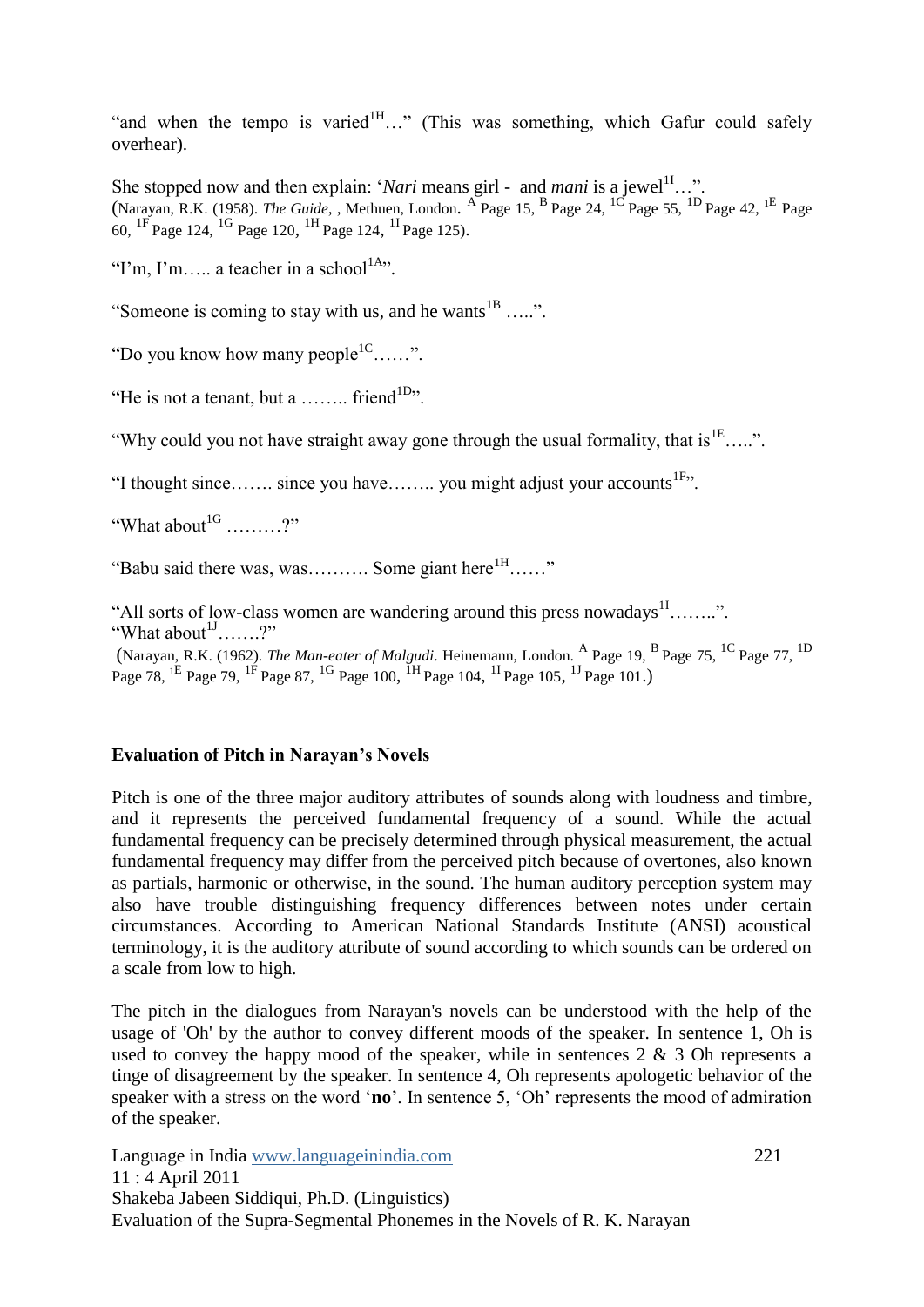**Example:** The usage of **Oh** by Narayan

- 1. **'Oh**, wonderful. Where did you learn to write novels<sup>'1A</sup>.
- 2.  $^{\circ}$  **Oh**, no, I'm just interested that's all<sup>1A</sup>.
- 3.  $^{\circ}$  **Oh**, no, it's not that<sup>'1A</sup>.
- 4.  $^{\circ}$  **Oh**, no! apologized Jagan<sup>1B</sup>.
- 5. "Oh, charming! Charming! Charming!<sup>1C</sup>".

(Narayan, R.K. (2000). *The Magic of Malgudi. The Vendor of Sweets*. <sup>1A</sup>Page 294, <sup>1B</sup> Page 296, <sup>IC</sup> Page 316, <sup>ID</sup> Page 301.)

**Example:** Narayan used some of the **non-lexemes** to picturize the emotions and the inner feelings of the speaker.

## 1. **H'm.**' <sup>1D</sup>.

The usage of 'H 'm shows that the speaker is thinking and also agreeing with the other person. Other examples of the mood of the speaker through pitch are

- 1. **‗Wow<sup>1</sup> !"** (Page 316).(happiness)
- 2. "Ah<sup>1</sup>, here it is!" (Page 316)(satisfaction).
- 3. **―Ah<sup>1</sup> !‖, jeered the cousin genially** (Page 316).(empathy))

( Narayan, R.K. (2000). *The Magic of Malgudi. The Vendor of Sweets*)

## **Evaluation of Accent in Narayan's Novels**

An **accent** is a manner of pronunciation of a language. Accents can be confused with dialects which are varieties of language differing in [vocabulary](http://en.wikipedia.org/wiki/Vocabulary) and [syntax](http://en.wikipedia.org/wiki/Syntax) as well as pronunciation. Dialects are usually spoken by a group united by geography or social status.

When a group defines a standard pronunciation, speakers who deviate from it are often said to "speak with an accent". People from the United States would "speak with an accent" from the point of view of an Australian, but people from Australia may also "speak with an accent" from the point of view of an American.

The concept of a person having "no accent" is meaningless, although a variety used in formal settings, such as BBC English, is sometimes informally designated as "accentless". Narayan is not very fond of using different accents in his novels as he does not change the accent of his speaking character. This could be a deliberate effort of the author that the language of his characters does not vary in any context of socio-economic status, their ethnicity, their caste and their nativity.

A single example of Narayan using foreign accent is as follows:

"Yeah" Even here the identity of the character is the major goal, not any other aspects and functions of varying accents.

## **Evaluation of Stress in Narayan's Novels**

Stress is an important feature of English. It is defined as the degree of prominence a syllable has. If a word has more than one syllable, the syllable, which is more prominent than the

Language in India www.languageinindia.com 222 11 : 4 April 2011 Shakeba Jabeen Siddiqui, Ph.D. (Linguistics) Evaluation of the Supra-Segmental Phonemes in the Novels of R. K. Narayan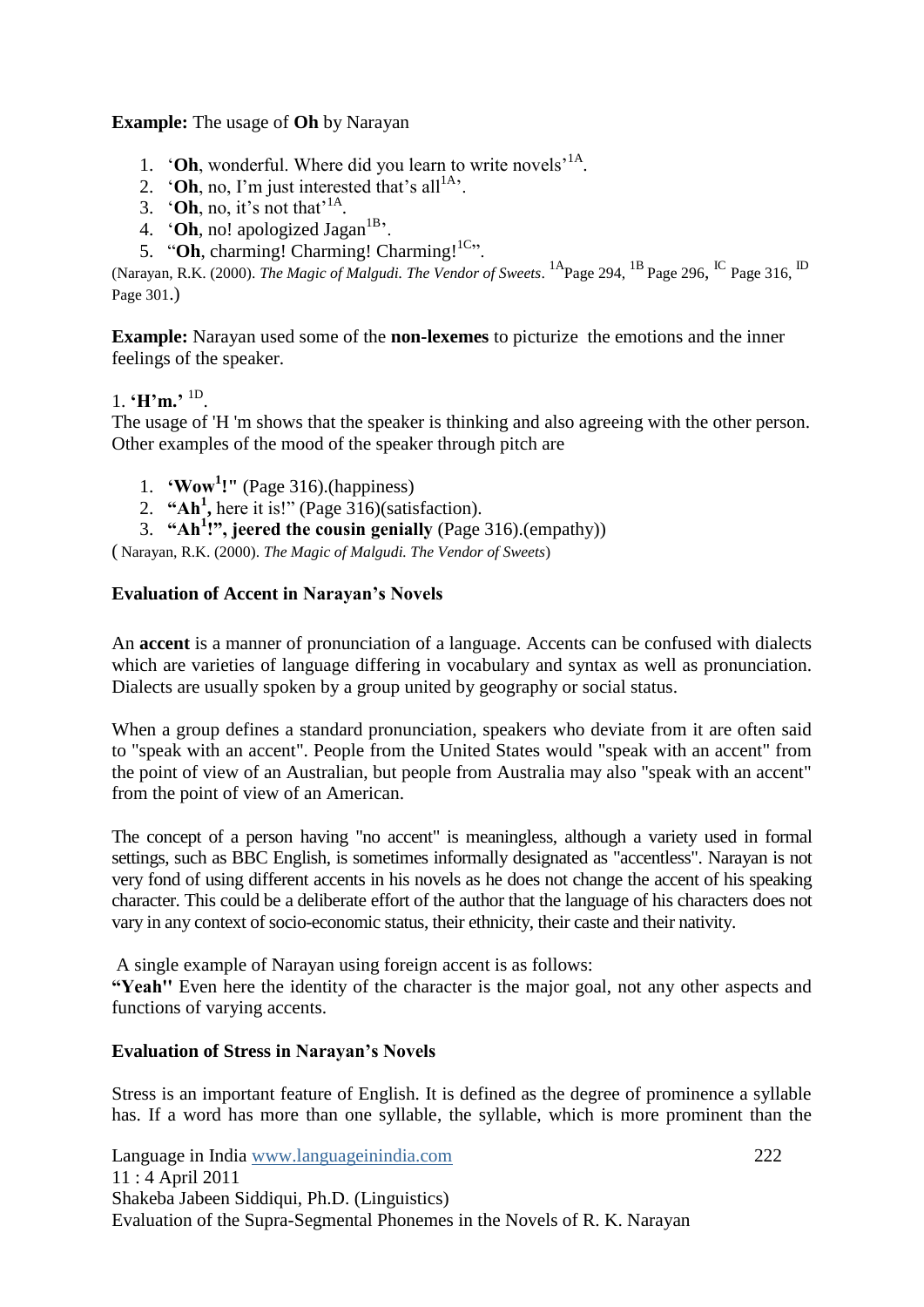other, is said to receive the accent. The relative prominence of a syllable is generally due to stress, i.e. greater breath force, but very often stress and pitch work together to make a syllable more prominent. Most Indian speakers of English put stress on wrong syllables. As a result, their pronunciation becomes very much unintelligible to the native speakers of English. The syllable on which there is a pitch change is said to have the primary or tonic accent. Any other prominent syllable is said to have a secondary accent.

Narayan revealed the importance of any given sentence by giving stress on a vowel of a word.

Kailas muttered: 'Good boy. You are a good friend in need is a friend *inde-e-e-ed<sup>3</sup>*.' (Narayan, R.K. (2000). The Magic of Malgudi. The Bachelor of Arts. Page 218)

Here, the vowel 'e' has been over-stressed. It seems that the author was not very keen in focusing on a particular syllable, but he gives the sense of stress by using words repeatedly.

Narayan also used repeated words to **stress** the sentence. The purpose is to stress the importance of the situation and to make the conversation more interesting to the readers. He is not very fond of using symbols but he uses repetition:

Language in India www.languageinindia.com 223 11 : 4 April 2011 Shakeba Jabeen Siddiqui, Ph.D. (Linguistics) Evaluation of the Supra-Segmental Phonemes in the Novels of R. K. Narayan "Poor boy, poor boy<sup>1</sup>, let him be" (Page 281). "Oh! **Father, Father<sup>1</sup>** ," the boy cried (Page 286) "**Yes, Yes<sup>1</sup>** , I meant college" (Page 290) **―Oh, no, oh, no<sup>1</sup> ‖,** cried the cousin (Page 290) "**College, college<sup>1</sup>** , and of course college" (Page 291) "**No hurry, no hurry<sup>1</sup>** ." (Page 291) "**Go back, go back<sup>1</sup>** to his wife" (Page 295) "**Of course, of course<sup>1</sup>**……" (Page 296) "**True, true<sup>1</sup>** " (Page 297, 302) "No,  $\mathbf{no}^1$ , its my duty" (Page 302). "**I know, I know<sup>1</sup>** " (Page 308) "**Oh, charming! Charming! Charming<sup>1</sup>** !" (Page 312) "Yes, yes<sup>1</sup>, I understand" (Page 315). "**You will, you will<sup>1</sup>**…." She said (Page 315). "Oh, oh, Father, Father<sup>1</sup>, get me one of the letters" (Page 315). "Yes, yes<sup>1</sup>," said Jagan (Page 322). **True, True<sup>2</sup>**…….( Page 31) "Yes, Yes<sup>2</sup>," he agreed readily. (Page 33) "Oh, Yes, Yes<sup>2</sup>, of course," Vasu said faintly.(Page 33) "Yes, Yes<sup>2</sup>, that's a good idea .I'll always be round you. (Page 32). "No,  $\mathbf{no}^2$ , it's not that" (Page 76). "Yes, Yes<sup>2</sup>," he said mockingly (Page 101). "Yes, Yes<sup>2</sup>", I said "Why not" (Page 105). "Stop! Stop<sup>2</sup>!" (Page 80). "Suppose, suppose – suppose<sup>3</sup>? What? I myself could not specify" (Page 115). 1 Narayan, R.K. (2000). The Magic of Malgudi. *The Vendor of Sweets*. <sup>2</sup>Narayan, R.K. (1962). *The Man-eater of Malgudi*. Heinemann, London. 3 Narayan, R.K. (1958). *The Guide*. Methuen, London.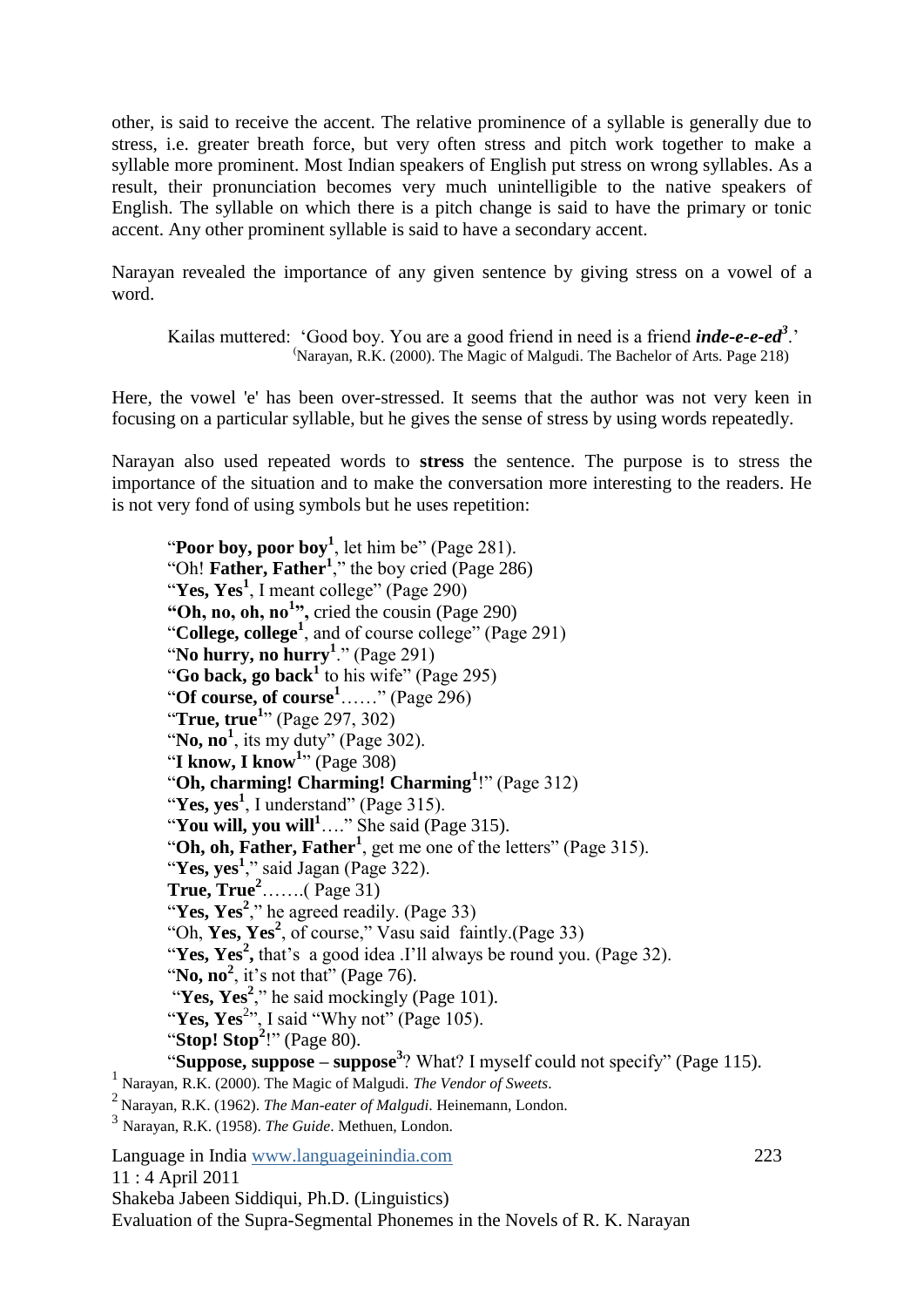#### **Evaluation of Selection of Sounds in Narayan's Novels**

Narayan used H"m to describe the thinking process of the speaker.

#### **Example**

"I suppose….**H'm**." Nothing further was said <sup>1</sup> Narayan, R.K. (2000). *The Magic of Malgudi. Swami and Friends*.

He used H"m to highlight agreement.

#### **Examples**

"**H'm.**, that's better", Vasu said, sitting down (Page 28). '**H'm...** But I have got to tell you ------' (Page 28). "**H'm.** You talk the matter over with one or two of your friends and see me again with some definite programme for the inaugural meeting' (Page 28). Narayan, R.K. (1962). *The Man-eater of Malgudi.* Heinemann, London.

Narayan used H"m to mention the disagreement of the speaker.

#### **Examples**

'**H'm.** You can't can you?' (Page 65). Narayan, R.K. (2000). *The Magic of Malgudi. Swami and Friends*.

"**H'm.** But I wouldn"t advise you to make it a habit (Page 147). Narayan, R.K. (2000). The Magic of Malgudi. *The Bachelor of Arts*. Page 163

"**H'm!".** Don't get too serious (Page 18). Narayan, R.K. (1962). *The Man-eater of Malgudi.* Heinemann, London.

He used Ha! to express the intensity of the laughter and pride of the speaker.

## **Examples**

**Ha! Ha! Ha!** Vasu stopped laughing (Page 31). Tiger blood? **Ha! Ha!** Pure alum solution. (Page 61). Narayan, R.K. (1962). *The Man-eater of Malgudi.* Heinemann, London.

Narayan used "Ah!" phoneme to express the pleasure and pity of speaker.

## **Examples**

He picked up the manuscript and glanced at the title page: "**Ah!**", he exclaimed (Page 95).

Language in India www.languageinindia.com 224 11 : 4 April 2011 Shakeba Jabeen Siddiqui, Ph.D. (Linguistics) Evaluation of the Supra-Segmental Phonemes in the Novels of R. K. Narayan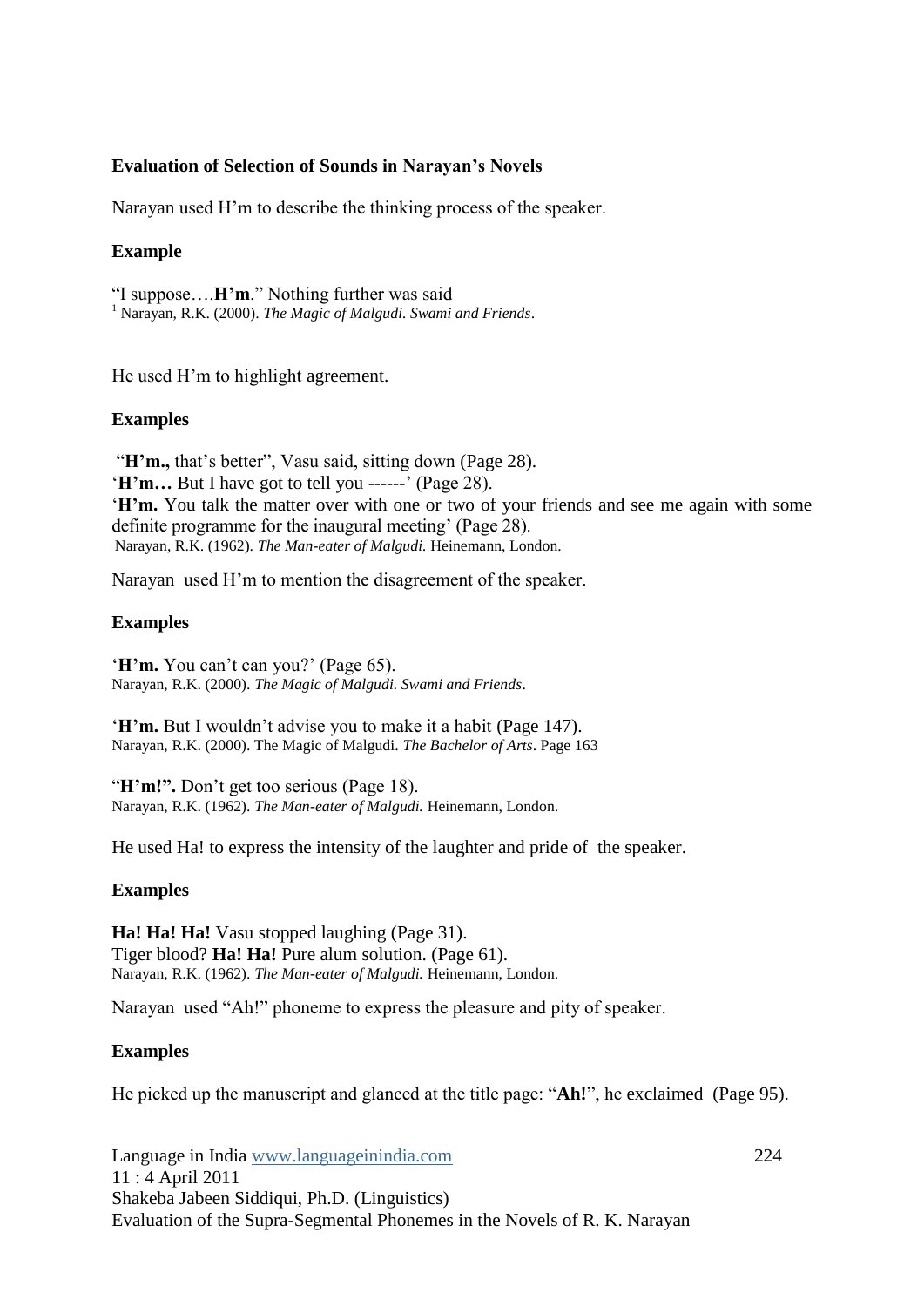He kept exclaiming, "Ah!" "Ah!" and Margayya sat before him and watched with complete aloofness (Page 95).

Lal kept exclaiming. "Ah!" "Ah!" every few seconds (Page 95).

Margayya said, "Ah, that is interesting...." (Page 105).

Narayan, R.K. (2000). *The Magic of Malgudi. Swami and Friends*.

"Ah, you are showing some spirit after all, that's good" (Page 101). "Ah, I did not know that" (Page 200). "**Ah**, **Ah, Ah**! Do you think my hair is dyed" (Page 215). "**Ah**!" said Kailas (Page 217). (Narayan, R.K. (2000). The Magic of Malgudi. *The Bachelor of Arts*. )

Narayan used "Oh!" for the expression of surprise, irritation, gratification, sorrow, grief, apology, abuse, please and happiness. In the below mentioned examples, the words in parentheses show the exact emotions conveyed by the sentences with 'Oh!'.

## **Examples**

"**Oh**, wonderful. Where did you learn to write novels" (Page 294). (surprise).

"**Oh**, no, I"m just interested that"s all" (Page 294). (disagreement).

'Oh, no, it's not that' (Page 294). (rejection).

"**Oh**, no! apologized Jagan" (Page 296). (apology).

"**Oh**, charming! Charming! Charming!" (Page 312). (admiration).

Narayan, R.K. (2000). *The Magic of Malgudi. The Vendor of Sweets*.

"**Oh**, no!, we cannot afford to make it look like a gazetteer" Page 103). (satire). Narayan, R.K. (1952). *The Financial Expert*. Methuen, London.

"**Oh**, no! I am not such a big businessman" (Page 76). (disappointment). Narayan, R.K. (1962). *The Man-eater of Malgudi.* Heinemann, London.

"**Oh,** yes, yes, of course" Vasu said faintly (Page 33). (agreement).

"Oh! that's all-right" (Page 76). (agreement).

"Oh!" Vasu groaned, "That original again" (Page 32). (irritation).

"**Oh,** poor creatures," I said. I hope they aren"t hurt (Page 38). (sympathy).

"**Oh**, poor dog!" (Page 99). (sympathy).

- "**Oh**, no, they won"t be hurt" (Page 38). (casualness).
- "**Oh**," I said casually. "he is good fellow, though his speech is blunt sometimes (Page 45). (casualness).

"**Oh!‖** said his wife gratified (Page 102). (gratification).

"Oh!<sup>1</sup>", she said, "Is that book printed?" (Page 102). (query).

"**Oh**, that nobody can say" (Page 45). (rigidity).

"**Oh**, please do something and print my cards", he cried, exasperated (Page 22). (desperation).

He was quick to catch it. "Friend! **Oh! Oh**!" (Page 79). (exhausted).

"**Oh,** idiot Sastri!" (Page 91). (abuse).

"How many things they demand and keep demanding! **Oh**<sup>1</sup> **,**God" (Page 75). (annoyance).

"**Oh,** how?" (Page 80). (query).

Language in India www.languageinindia.com 225 11 : 4 April 2011 Shakeba Jabeen Siddiqui, Ph.D. (Linguistics) Evaluation of the Supra-Segmental Phonemes in the Novels of R. K. Narayan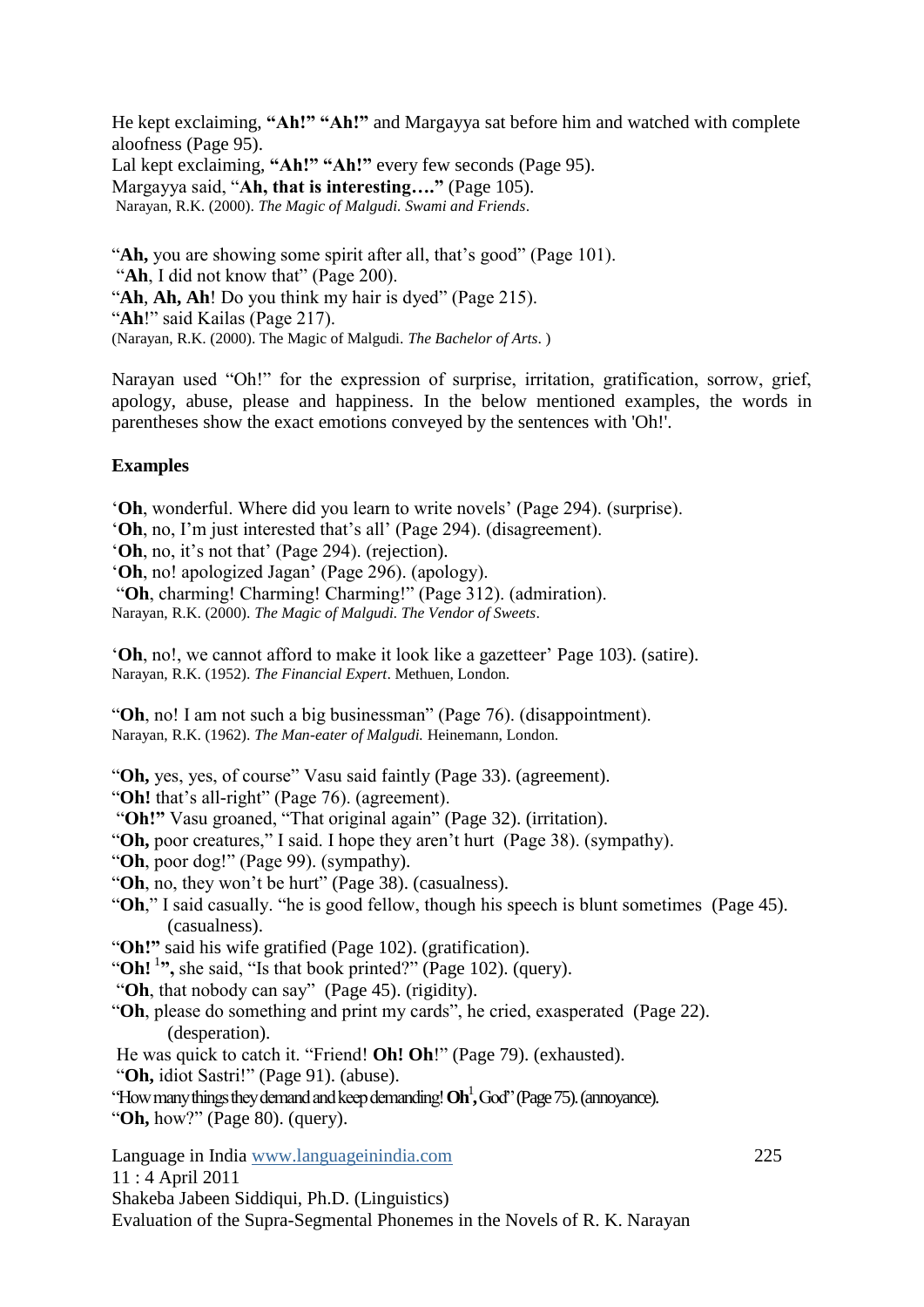(Narayan, R.K. (1962). *The Man-eater of Malgudi.* Heinemann, London.)

Narayan used "Alas" for the expression of sorrow, disappointment and grief.

#### **Example**

'Alas! I don't know what her caste is, so how can'. Narayan, R.K. (2000). *The Magic of Malgudi. The Vendor of Sweets*. Page 387.

Narayan used "Oho, Aha" for the expression of taunting and happiness.

## **Example**

"**Oho!** " said my uncle. "She has reached the stage of addressing you as mother (Page 173). "**Aha**" you are proud of that, are you? He said. "You are showing a lot of liberality to your mother, aren't you' (Page 174).

'Aha, that's a good idea,' the man said jocularly (Page 77).

'Aha, you are proud of that, are you?' he said. (Page 174).

1 Narayan, R.K. (1958). *The Guide*. Methuen, London.

Narayan used certain phonemes for showing the backdrop rhythm.

It is seen from Narayan"s novels that Narayan deliberately used the expressions described above to describing certain essential situations. As his audience was primarily Indian, he chose to make use of simple devices, which are easily printable and easy to read and understand. Moreover such devices are also already in use in Indian languages. He exploited the existing conventions for creating appropriate backdrop for his characters, content and events of his story. For example, he described the sound produced by the tip toes and sandals to graphically describe the situation and to create an atmosphere of suspense making his novels more interesting and binding.

## **Examples**

As the *pit pat*  $\frac{1}{1}$  of the sandals were heard .....( Page 115). Narayan, R.K. (1952). *The Financial Expert*. Methuen, London.

"He heard the *creak-creak* of the sandals far off". (Page 24).

"His feet said *pish- pish- pish pat- pit- pat-* swish and crackled." (Page 119). Narayan, R.K. (2000). *The Magic of Malgudi. Swami and Friends*.

Now over the *chug, gluck, pat* and *tap* I heard a new sound a repeated *tap* on the grille that separated me from Vasu"s staircase (Page 154). The sound of treadle parts came in a series, *chug, gluck, pat* and *tap* (Page 153). Narayan used *tap tap* phoneme to describe the knocking sound on a metal. *Tap tap* on the steel mesh (Page 154). Narayan, R.K. (1962). *The Man-eater of Malgudi.* Heinemann, London.

Language in India www.languageinindia.com 226 11 : 4 April 2011 Shakeba Jabeen Siddiqui, Ph.D. (Linguistics) Evaluation of the Supra-Segmental Phonemes in the Novels of R. K. Narayan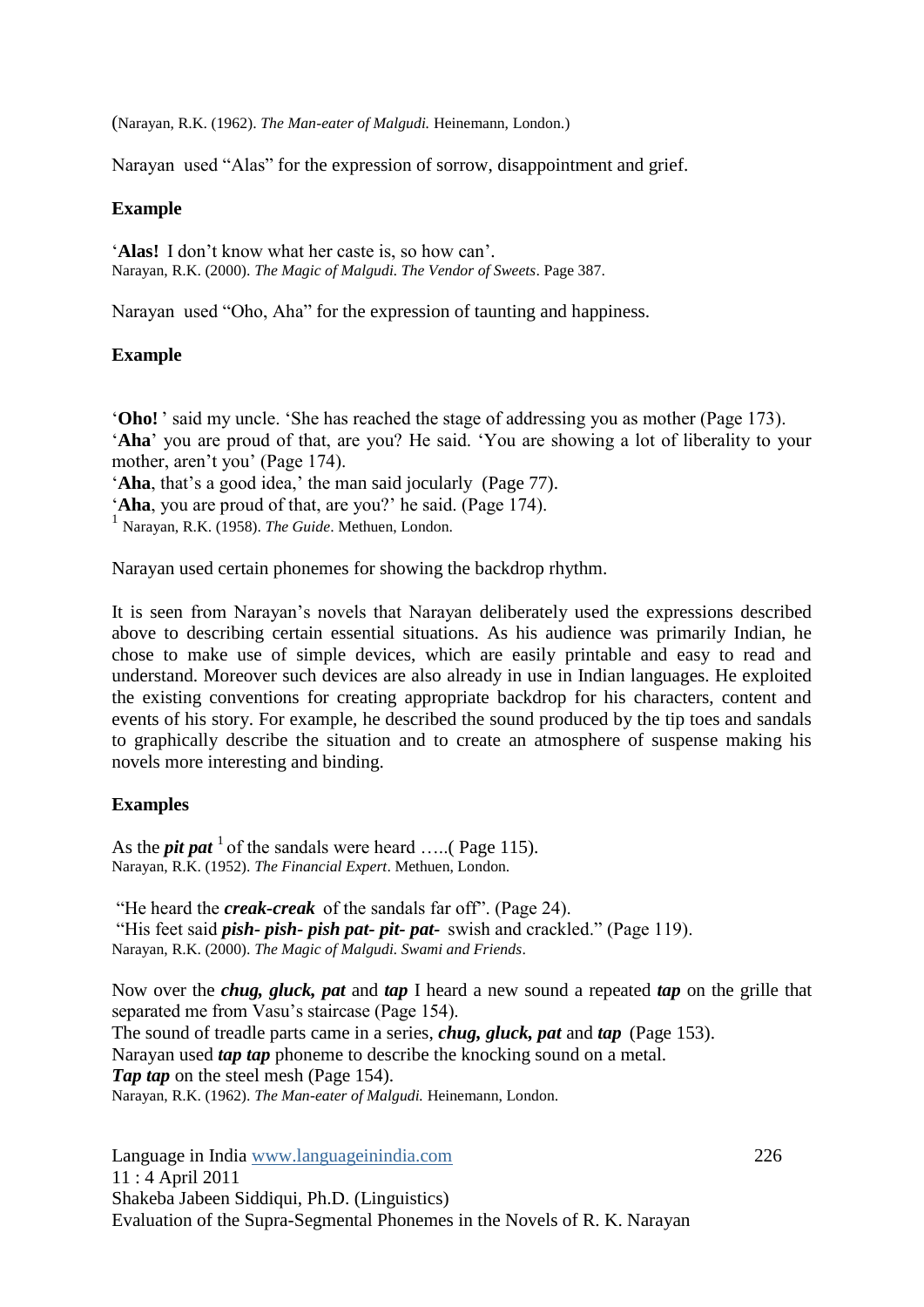Narayan at a particular situation in his most famous novel, *The Guide* made a rare introduction of rhythmic reduplication to describe the actual situation of dancing posture by Rosie, the dancer, and the beloved of Raju. It can be depicted from the Narayan"s writings that he was not very fond of using rhythmic utterances to make his novels decorative and language ornamental. But, Narayan deliberately selected these rhythmic repetitions to give a clear picture of the situation in the minds of his readers. Readers thus are able to imagine and fantasize the Rosie's feminine attraction. This is a good example of Narayan's selection of delicate rhythmic repetitions to describe the important behavioral and bodily features of his characters.

She uttered its syllables, *'Ta-ka-ta-ki-ta, Ta-ka '* (Page 124). Narayan, R.K. (1958). *The Guide*. Methuen, London.

#### **Other Deviations of Sounds in the Narayan's Work**

Other deviations of sounds are usually found in the portions of novels and short stories, where there are hatred, anger, humiliation, criticism, frustration, irritation and emotional conflicts. These areas can be realistically depicted through the deliberately constructed deviations in the sound patterns by the authors. Narayan skillfully used the deviations of sounds to express these emotions of his characters. Some of the examples are as follows:

"**The scoundrel, that cook is a buffoon….Wait a minute**" [This sentence depicted the forced anger of Rajam after being ignored by the cook] (Page 22).

"**He– the Pea – wrote TAIL – Big Tail – on the black board – big -** " [Swami with full anger said the above sentence on top of his voice] (Page 31).

"**No – I didn't, you - --**" screamed the Pea (Page 31).

"**It is – my – examination list**" [Swami said this sentence with utter nervousness] (Page 45).

**…..No?……..** I came on urgent business [Here No signifies "not interested."] (Page 55).

"**Give me – urgent – six pies – got to have it – coachman goes away for a week – may not get the chance again – don't know what to do without hoop….**" [The repeated jerks in this sentence show the hesitation of Swami while lending money from Mani] (Page 55).

"**‗Oh, Mani – the police – or the boy himself – he is frightful, capable of anything**" (Page 57).

Swaminathan hesitated for a moment to discover if there was any trap in this question and said: "**Why – er …..Of course…..**" [Swaminathan stammered in hesitation.] (Page 73).

It is —it is—never mind what.... I have given it to Rajam.' (Page 135).

"**Where is your er …… office or …**." (Page 15).